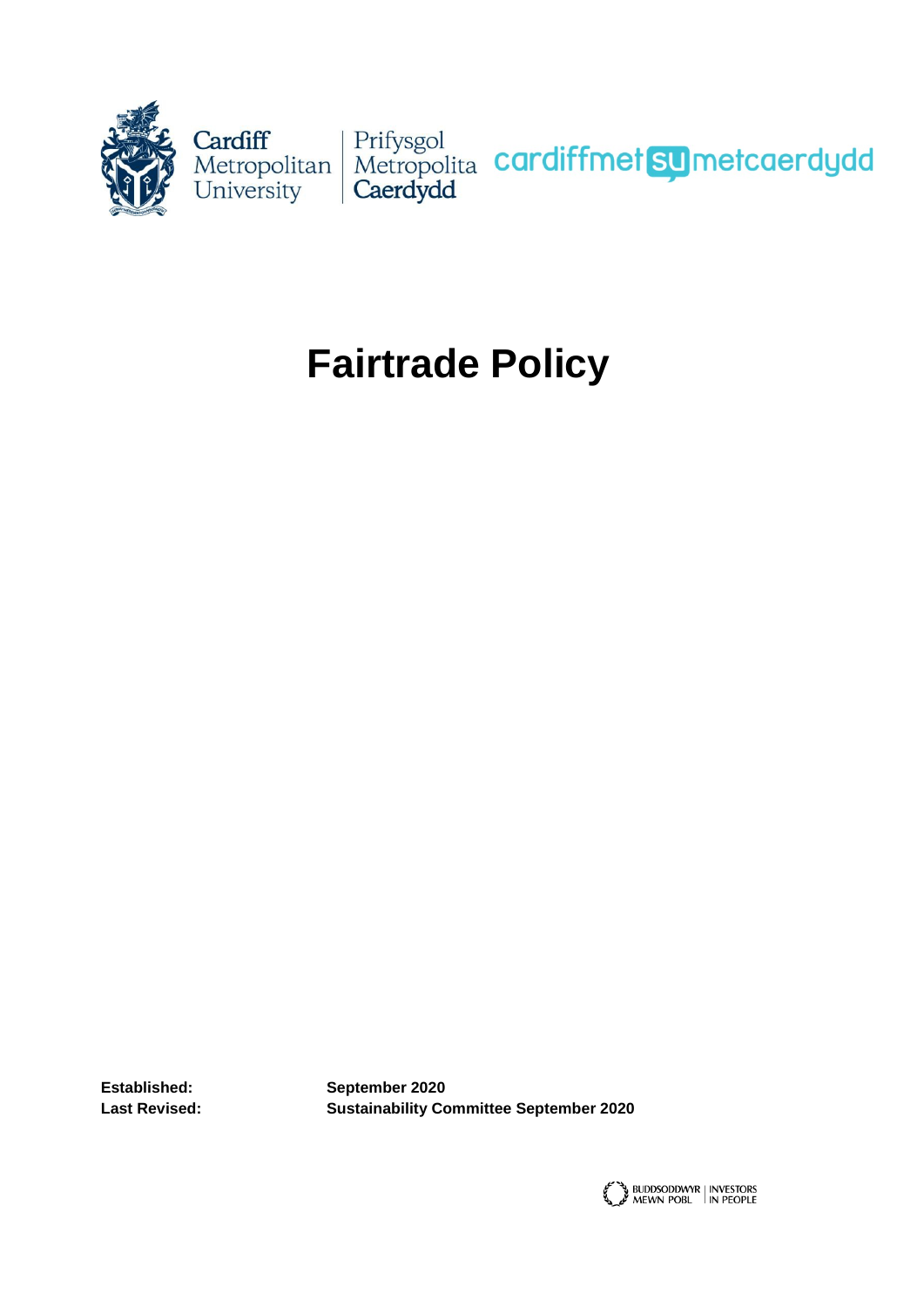## **CARDIFF METROPOLITAN**

# **UNIVERSITY FAIRTRADE POLICY**

#### **1. Scope and Purpose**

The Fairtrade Foundation exists to ensure a better deal for marginalised and disadvantaged third world producers and awards a consumer label, the Fairtrade Mark, to products which meet internationally recognised standards of fair trade.

Supplying Fairtrade products demonstrates Cardiff Metropolitan University and Cardiff Metropolitan Students' Union's commitment to sustainability. Maintaining Fairtrade status creates the opportunity to generate awareness of the University's ethos with potential students. The University and Students' Union assign great importance to their roles within the international community, as Fairtrade is a global issue.

In achieving Fairtrade status the University and Students' Union have met the following goals;

- Encouraging staff and students to purchase Fairtrade products for use when at the University.
- Commitment to campaign for increased Fairtrade consumption on Campus.
- Set up a Fairtrade Steering Group.

We will continue to pursue these goals while working to maintain Fairtrade status by working towards Fairtrade Foundation's new University Accreditation criteria.

This policy should be read in conjunction with:

- o Sustainability Strategy
- o Sustainability Policy
- o Sustainable Food Policy

# **2. Fairtrade Policy**

The University and Students' Union are committed to supporting, promoting and using Fairtrade goods. To achieve this, they will obtain and maintain Fairtrade status as defined by the Fairtrade Foundation, and commits to the 11 mandatory criteria and to aim to achieve a three star rating as laid down by the Foundation at [www.fairtrade.org.uk](http://www.fairtrade.org.uk/)

2.1 Fairtrade Steering Group. The Fairtrade Steering Group will meet termly to develop, co-ordinate and oversee the implementation of the University's Fairtrade Policy and SMART Action Plan to maintain and achieve Fairtrade University accreditation.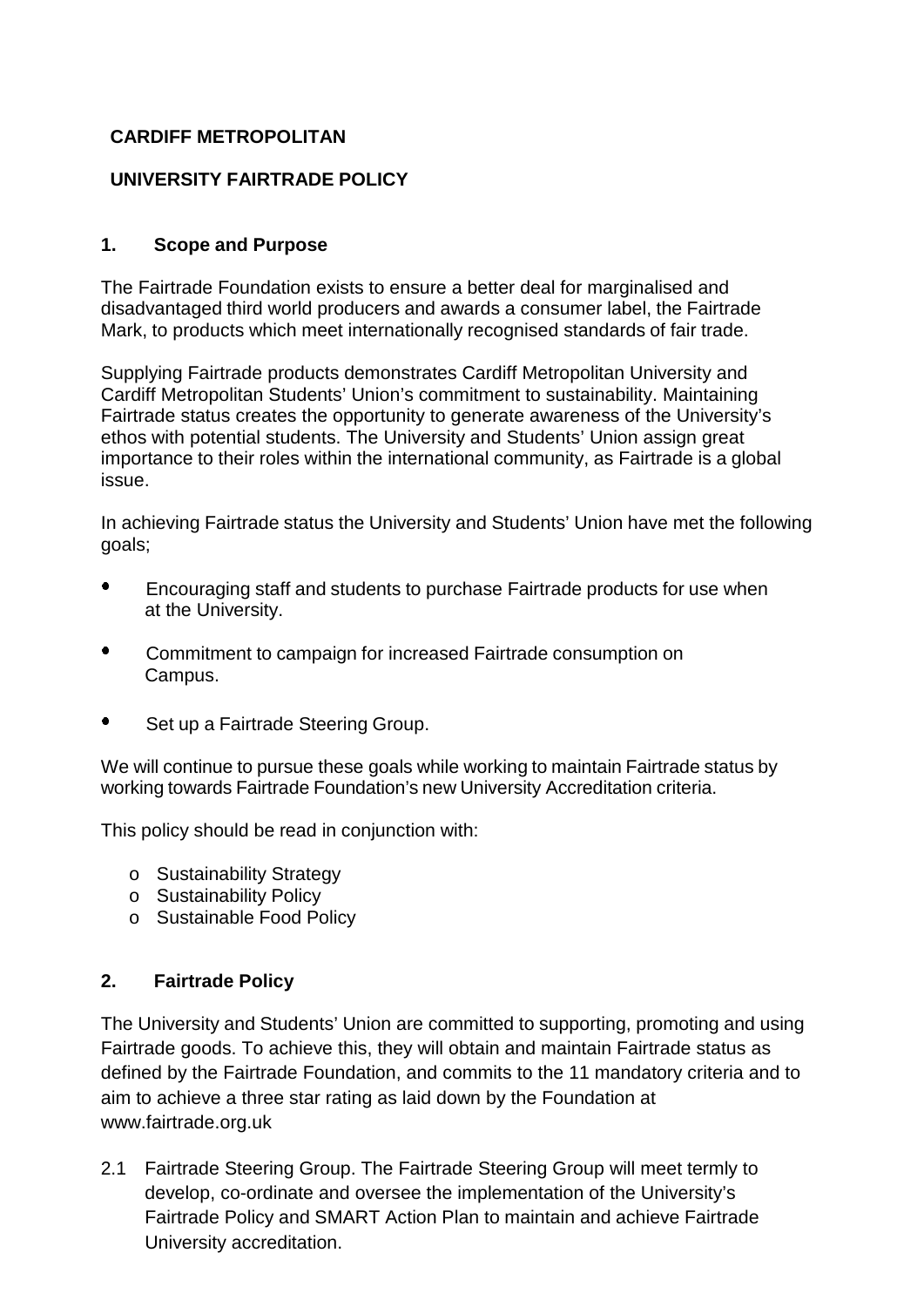The Fairtrade Steering Group will include student population and staff, representatives of the University's Hospitality section, Sustainability section and the Students' Union.

- 2.2 SMART Action Plan. The Fairtrade Steering Group will co-ordinate and publish a SMART Action Plan. The plan will incorporate operational considerations such as procurement and catering, campaigning and influencing, engagement, communications and will have a strong focus on the measurement and evaluation of all activities. Senior managers and or the governing bodies will endorse it. The Action Plan will cover all mandatory criteria and aim to achieve all realistic aspirational criteria for the accreditation
- 2.3 Fairtrade Promotion. The Fairtrade Steering Group will co-ordinate with staff, students and the community to organise publicity events, engagement activities each year. Aiming to ensure that the issue of Fairtrade awareness is maintained and to widen the reach of the University's campaign and encourage students and staff to purchase and search for Fairtrade products. A series of these events will be held during Fairtrade Fortnight and their impacts will be measured and used to inform further Fairtrade campaigns. In addition to Fairtrade Fortnight, one or more innovative campaigns to educate staff, students and the community on Fairtrade will be delivered in partnership with students throughout the year.
- 2.4 Fairtrade Products. All retail or catering outlets owned by the University and Students' Union will work to increase stock of Fairtrade Certified products. These products will be promoted to staff and students with up to date and effective Point of Sale (POS) material in all relevant outlets. The POS materials will highlight Fairtrade products and provide information on the benefits of Fairtrade to growing communities.
- 2.5 Fairtrade coffee, tea and sugar will be served as standard at all meetings hosted by the University and Students' Union and in meeting rooms. Other Fairtrade products where suitable will be available for hospitality. When hospitality is ordered and delivered there will be clear promotional material to show that the products are Fairtrade.
- 2.6 Research and Curriculum. The Fairtrade Steering Group will carry out relevant scoping activities to inform its Fairtrade work by understanding the extent to which students and staff understand Fairtrade and rate its significance. The outcomes derived from the activities will be used to inform Fairtrade campaigns.

Opportunities will be provided to students from any discipline to investigate Fairtrade issues on or off-campus within their course work or dissertations.

2.7 Annual Report. An Annual Fairtrade Progress Report will be published, referring to tasks and progress made through the SMART action plan. This report will be integrated into the Annual Sustainability Report and will be publically available.